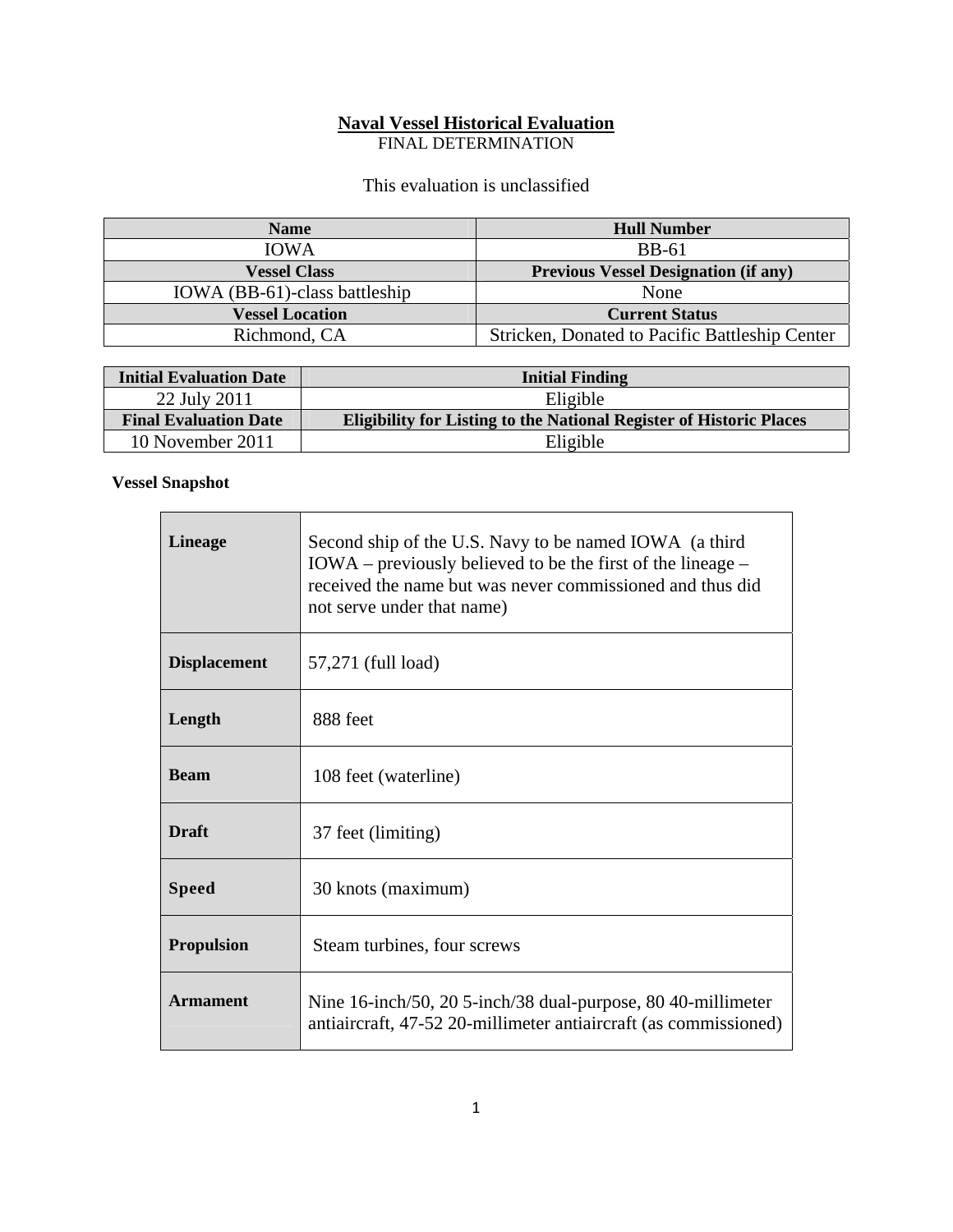| <b>Laid Down</b>      | 27 June 1940                                          |
|-----------------------|-------------------------------------------------------|
| <b>Launched</b>       | 27 August 1942                                        |
| <b>Built By</b>       | New York (NY) Navy Yard                               |
| <b>Sponsor</b>        | Mrs. Henry A. Wallace, wife of Vice President Wallace |
| <b>Commissioned</b>   | 22 February 1943                                      |
| <b>Delivered</b>      | 28 March 1943                                         |
| <b>Decommissioned</b> | 26 October 1990                                       |
| <b>Stricken</b>       | 17 March 2006                                         |

## **Vessel History**

| <b>Deployments</b> | North and Central Atlantic (hosted President Franklin D. Roosevelt) and<br>Pacific Theaters, in World War II, 1943-1945; Pacific and Far East 1945-<br>1952; Far Eastern service during Korean War; transit to Atlantic Fleet 1952;<br>deployed to Northern Europe 1953; Mediterranean and Northern Europe,<br>1955; Caribbean and Northern Europe 1956; Mediterranean, South America,<br>and Caribbean, 1957; decommissioned 1958; recommissioned 1984,<br>Caribbean and Central America, 1984; Caribbean, Northern Europe and<br>Baltic Sea, 1985; hosted President and Mrs. Ronald Reagan, 1986; Caribbean<br>and Northern Europe, 1986; Central America and Caribbean, 1987;<br>Mediterranean and Northern Europe, 1987; North Arabian Sea [Operation<br>Earnest Will] 1987-1988; Turret explosion 19 April 1989, 47 killed; Northern<br>Europe and Mediterranean, 1989; Sixth Fleet Flagship (15 August-17)<br>November 1989); [no command history submitted for 1990],<br>decommissioned 26 October 1990. |
|--------------------|-----------------------------------------------------------------------------------------------------------------------------------------------------------------------------------------------------------------------------------------------------------------------------------------------------------------------------------------------------------------------------------------------------------------------------------------------------------------------------------------------------------------------------------------------------------------------------------------------------------------------------------------------------------------------------------------------------------------------------------------------------------------------------------------------------------------------------------------------------------------------------------------------------------------------------------------------------------------------------------------------------------------|
| <b>Awards</b>      | Nine battle stars for World War II service; 2 for Korean War; 2 Meritorious<br>Unit Commendations; 1 Armed Forces Expeditionary Medal; 3 Navy "E"<br>Ribbons; 2 Secretary of the Navy Letters of Commendation.                                                                                                                                                                                                                                                                                                                                                                                                                                                                                                                                                                                                                                                                                                                                                                                                  |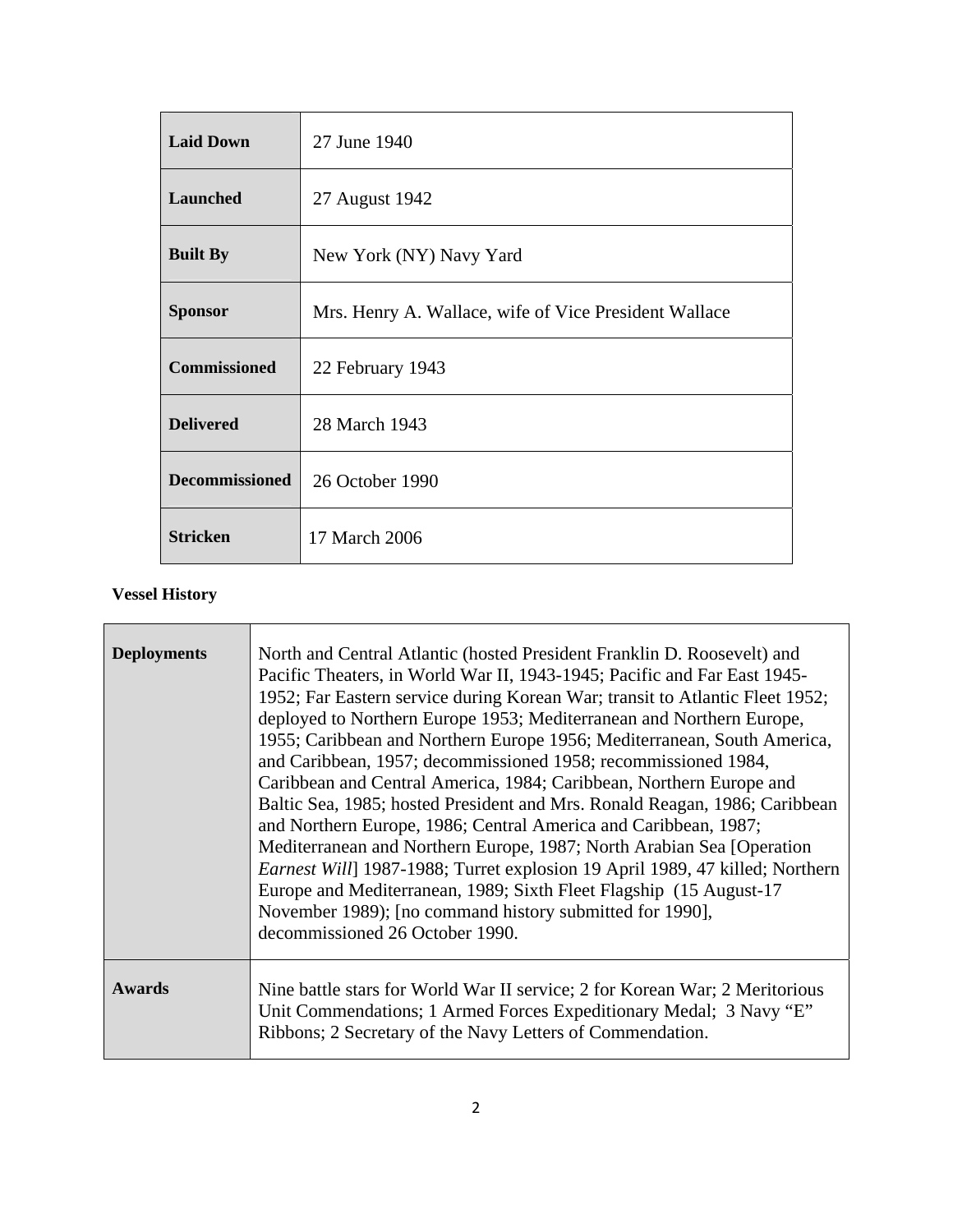| <b>Noteworthy</b><br><b>Accomplishments</b> | Leader of a class of powerful and heavily armed fast battleships that proved<br>to be the last of their type constructed for the U.S. Navy, the culmination of<br>battleship design in the U.S. Transported President Franklin D. Roosevelt<br>across the Atlantic on the first leg of his journey that culminated in<br>conferring with Allied war leaders at Tehran, Iran (1943); served in fast<br>carrier task forces in World War II in the Pacific (1944-1945), also conducted<br>shore bombardments during World War II (1944-1945) and Korean War<br>(1952), participated in Operation Earnest Will (1987-1988). |
|---------------------------------------------|--------------------------------------------------------------------------------------------------------------------------------------------------------------------------------------------------------------------------------------------------------------------------------------------------------------------------------------------------------------------------------------------------------------------------------------------------------------------------------------------------------------------------------------------------------------------------------------------------------------------------|
| DANFS* Entry                                | Volume of original DANFS series in which IOWA appeared (G-K) was<br>published years before the ship's later periods of active service. History will<br>be updated.                                                                                                                                                                                                                                                                                                                                                                                                                                                       |

\**Dictionary of American Naval Fighting Ships*

## **Criteria Evaluation**<sup>1</sup>

| i.<br>Was the vessel awarded an individual           | No.                                                    |
|------------------------------------------------------|--------------------------------------------------------|
| <b>Presidential Unit Citation?</b>                   |                                                        |
| Did an individual act of heroism take<br>ii.         | No.                                                    |
| place aboard the vessel such that an                 |                                                        |
| individual was subsequently awarded                  |                                                        |
| the Medal of Honor or the Navy Cross?                |                                                        |
| iii. Was a President of the United States was        | While a President of the United States was not         |
| assigned to the vessel during his or her             | assigned to IOWA, she did transport President          |
| naval service?                                       | Franklin D. Roosevelt across the Atlantic in           |
|                                                      | December 1943, to Africa and then back after the       |
|                                                      | Tehran conference.                                     |
| iv. Was the vessel was the first to                  | No, the IOWA-class battleship represented the          |
| incorporate engineering, weapons                     | culmination of design of that type of ship in the      |
| systems, or other upgrades that                      | USN, literally the end of the line; final two units of |
| represent a revolutionary change in                  | the IOWA-class (BB-65 and BB-66) and the               |
| naval design or warfighting capabilities?            | follow-on MONTANA (BB-67)-class were never             |
|                                                      | constructed.                                           |
| Did some other historic or socially<br>$V_{\bullet}$ | No (but see iii above).                                |
| significant event occur on board the                 |                                                        |
| vessel?                                              |                                                        |
| Assessment of integrity of (as appropriate)          | IOWA had been modernized, most extensively             |
| design, materials, workmanship, feeling and/or       | during her last period in commission, with             |
| association                                          | communications, electronic systems, and crew           |

 1 Evaluation conducted using triggers established for naval vessels in *Program Comment for the Department of Navy for the Disposition of Historic Vessels*, issued by the Advisory Council for Historic Preservation on 15 March 2010.